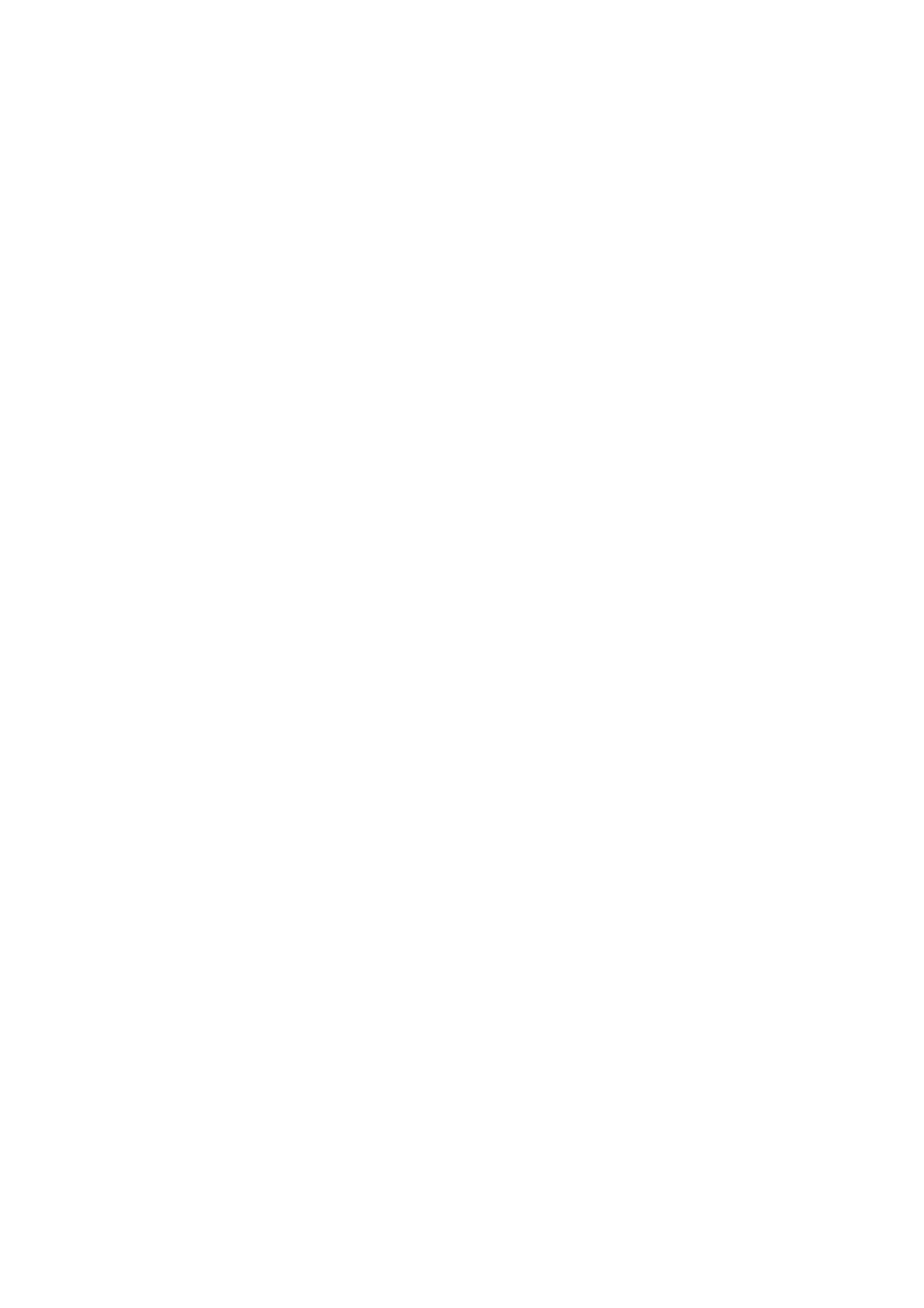

#### **1. Descrizione componenti**

- 1. Interruttore generale "ON"/"OFF"
- 2. Scaldatazze
- 3. Leva erogazione caffè
- 4. Vaschetta raccogli gocce con griglia
- 5. Gruppo caffé
- 6. Manometro
- 7. Spia macchina ON
- 8. Serbatoio Acqua

#### **2. Norme di sicurezza**

Prima della messa in funzione della macchina per il caffè Vi preghiamo di leggere attentamente le istruzioni.

Controllare che la tensione di alimentazione dell'apparecchio corrisponda a quella scritta sulla targhetta posta sotto la macchina.

L'apparecchio non deve essere immerso nell'acqua.

Per la pulizia usare un panno umido.

Se il cavo di alimentazione è danneggiato deve essere sostituito da un Servizio Assistenza autorizzato.

I seguenti componenti della macchina possono raggiungere una temperatura elevata ed essere causa di ustioni:

- il gruppo caffé (5)
- La parte cromata del portafiltro
- Il piano scaldatazze

Posizionare la machina al di fuori della portata dei bambini e animali domestici.

Quick Mill non si assume alcuna responsabilità per eventuali danni a persone o cose derivanti da usi impropri, erronei ed irragionevoli.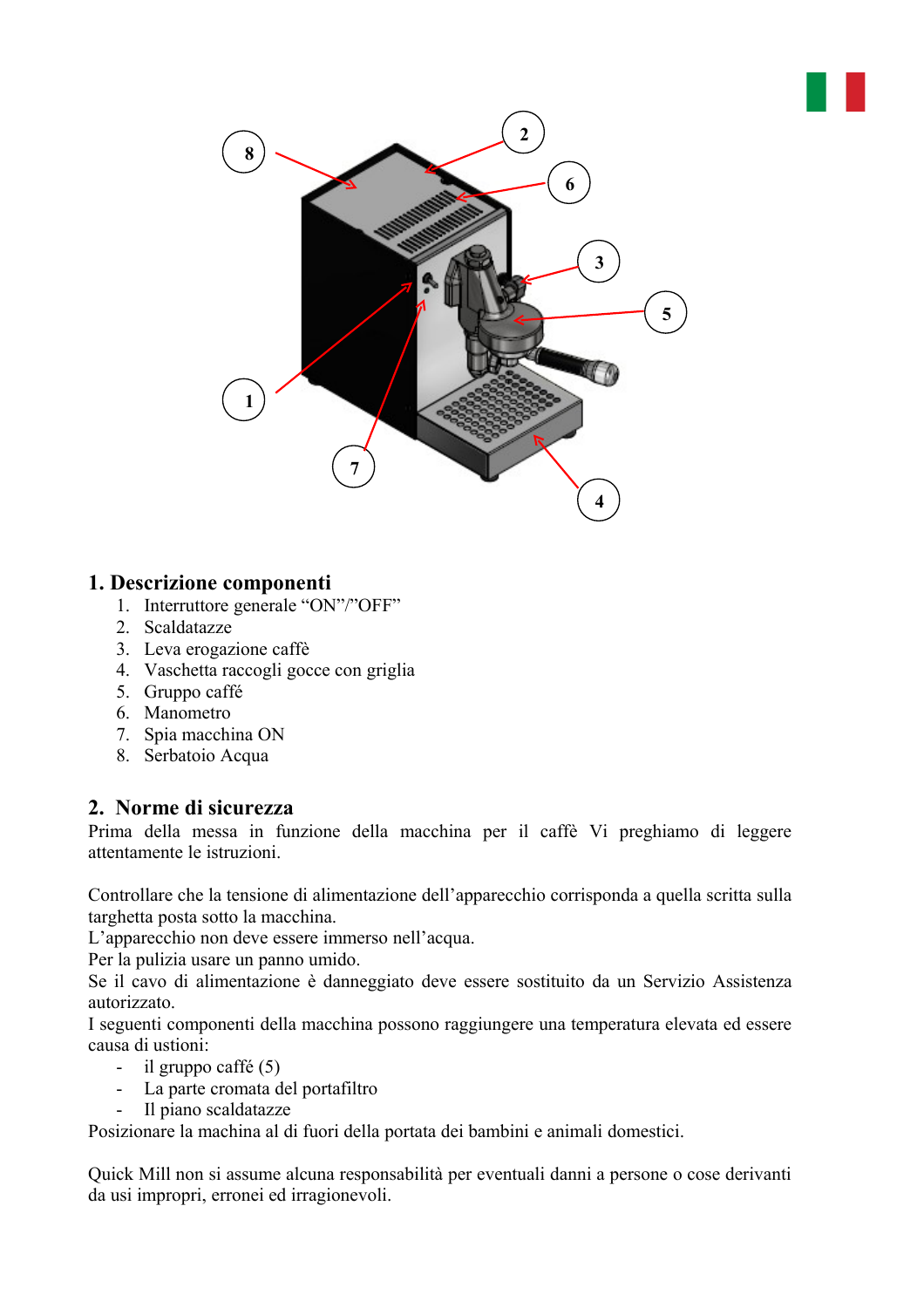

Questo prodotto risponde ai requisiti sull'etichettatura stabiliti nella Direttiva RAEE (2002/96/CE). Il simbolo apposto indica che non si deve gettare questo prodotto elettrico o elettronico in un contenitore per rifiuti domestici. CATEGORIA DEL PRODOTTO con riferimenti ai tipi di apparecchiature elencate nell'Allegato 1 della Direttiva RAEE, questo prodotto rientra nella categoria 2 "Piccoli elettrodomestici".

NON GETTARE IN UN CONTENITORE PER RIFIUTI DOMESTICI.

La mancanza di osservazione dei punti sopra citati rendono la garanzia decaduta.

#### **3. Avvertenze generali**

Questa macchina serve per la preparazione del caffè.

Non può essere usata per altri scopi.

L'apparecchio non può essere mai messo in funzione senza acqua.

Suggeriamo di conservare l'imballo originale (per eventuali resi).

#### **4. Prima della messa in funzione**

- Togliere il coperchio scaldatazze (2). Togliere i tubi di carico e scarico e sfilare il serbatoio dell'acqua. Pulire il serbatoio dell'acqua e riempirlo con acqua fresca. Rimettere il serbatoio dell'acqua nella sua posizione.

- Importante: Assicurarsi che i tubi in silicone siano immersi totalmente nell'acqua e non siano piegati.

- Alzare la leva del gruppo (3) in posizione erogazione quindi portare in posizione ON l'interruttore generale, attendere che esca l'acqua dal gruppo e farne scorrere circa ½ litro.

#### **5. Preparazione caffé**

- Riempite il portafiltro di caffè e pressate leggermente il caffè con il pressino; agganciate il portafiltro sul gruppo (11). La quantità ideale per un buon caffè è di 7 gr.
- Troppo caffè rende difficoltoso l'aggancio del portafiltro nel gruppo e poco caffè comporterà una fuoriscita veloce e senza crema
- Per ottenere un ottimo caffè il grado di macinatura è molto importante.
- Posizionare la tazza/e sotto l'uscita del portafiltro.
- Posizionare completamente in alto la leva (3) per l'erogazione caffè.
- Dopo l'erogazione del caffè, tirate la leva (3) completamente verso il basso. La valvola del gruppo scaricherà nella vaschetta raccogli gocce (8) l'acqua in eccedenza.

## **6. Pulizia della macchina**

Una attenta e accurata pulizia della macchina è molto importante per l'affidabilità, la durata e la sicurezza nel funzionamento dell'apparecchio.

- Dovete pulire il filtro togliendolo dal portafiltro e lavandolo con acqua pulita. Questa operazione viene meglio se si usa anche una spazzola.
- Almeno una volta a settimana, anche se il caffè esce normalmente deve essere pulita la guarnizione del gruppo usando l'apposito spazzolino.
- Pulire il serbatoio dell'acqua 8 avendo l'accortezza di riposizionare il tubo di gomma col filtro fino a che tocchi il fondo del serbatoio.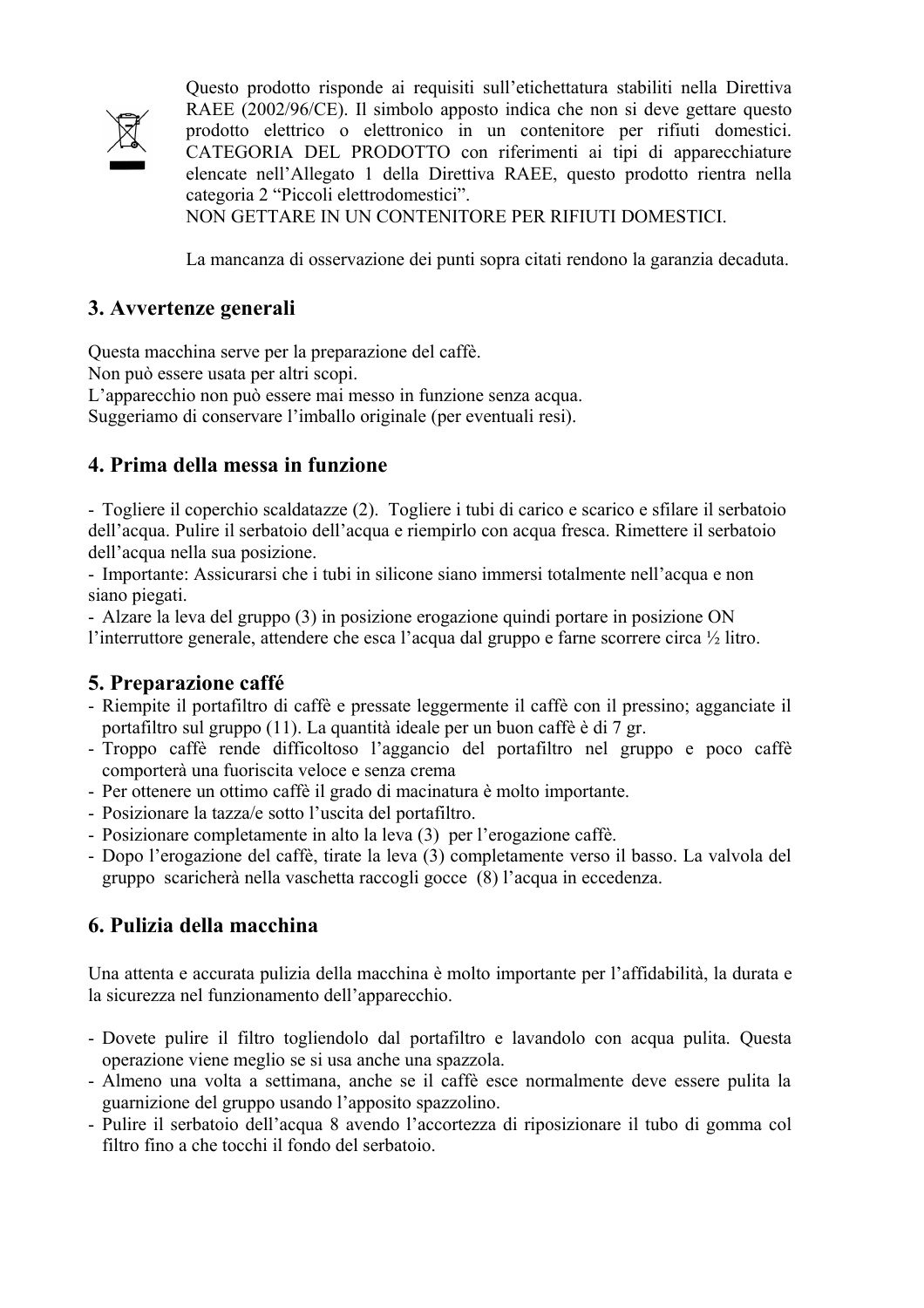- In dotazione con la macchina viene fornito un filtro cieco per poter effettuare la pulizia del gruppo. Questa operazione deve essere eseguita almeno una volta a settimana in modo da rimuovere le incrostazioni di caffè dal circuito.
	- 1 Sganciare il porta filtro dal gruppo.
	- 2 Rimuovere il filtro dal porta filtro ed inserire il filtro cieco.
	- 3 Agganciare il porta filtro al gruppo.
	- 4 Avviare l'erogazione di caffè per 15 secondi circa quindi arrestare l'erogazione. Ripetere l'operazione per 10-15 volte.

#### **Caratteristiche Tecniche**

Dimensioni: L 20 x H 33 x P 38,5 cm. Peso netto: 15 Kg Potenza: 850 Watt Tensione: 230 V 50 Hz Oppure 110V 60 Hz Oppure 100V 50/60 Hz (Giappone) Capienza caldaia: 0,75 lt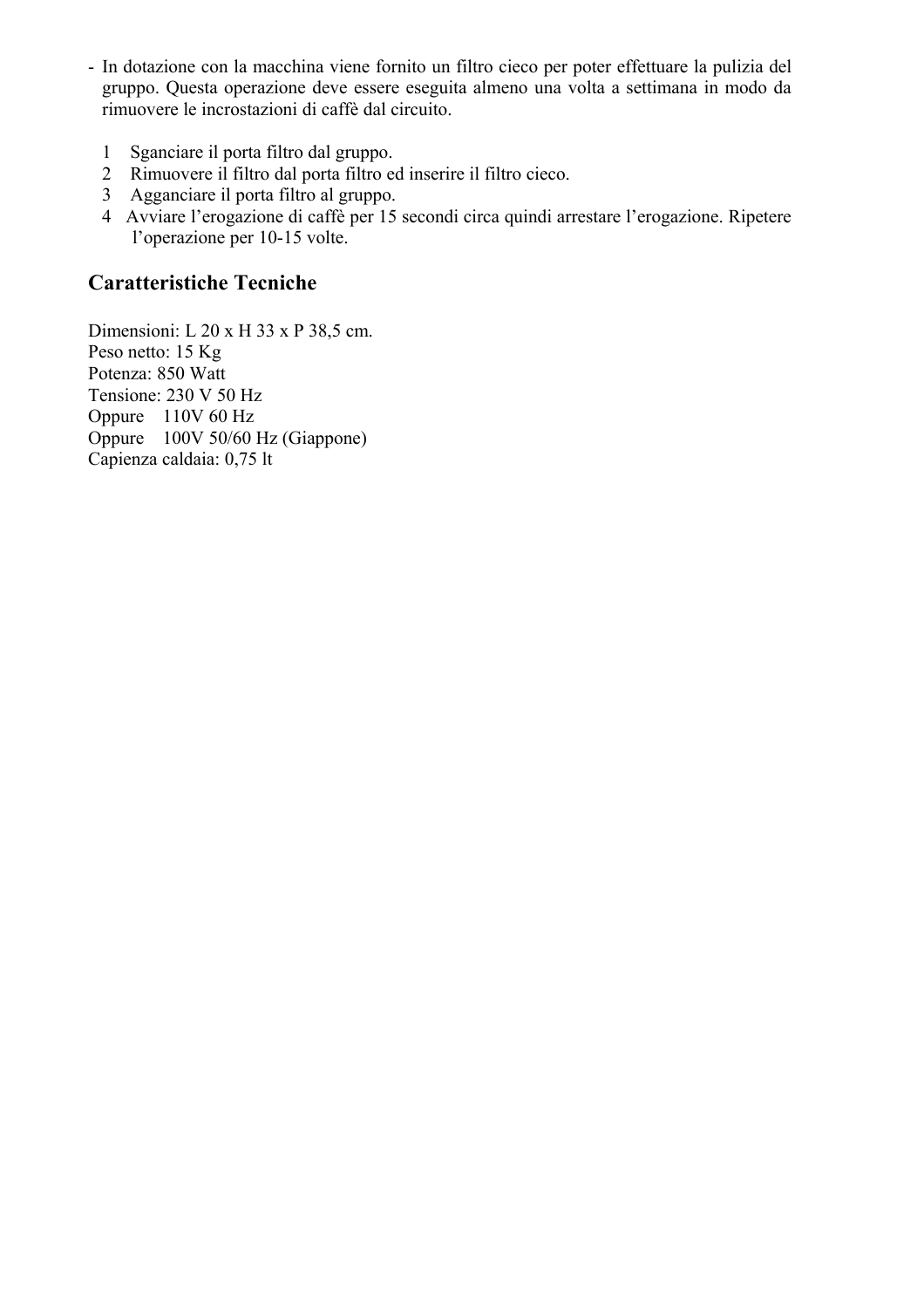#### **1. Key to diagramm**



- 1. ON/OFF switch
- 2. Pump and water button
- 3. indicator light: heating element onSteam button
- 4. Red Light: steam
- 5. indicator light: steam onLever to deliver coffee
- 6. Drip tray with grid
- 7. Water/steam tap
- 8. Steam spout
- 9. Grouphead
- 10. Gauge
- 11. Red light: machine is on
- 12. hand-grip for the regulation of the coffee temperature

#### **2. Safety regulations**

Before connecting the coffee machine, read carefully the instructions.

Check if the voltage rating of the appliance, as quoted under the machine, corresponds with that of your power circuit.

Do not submerge the machine in water.

Clean the machine with a damp sponge.

If the power supply cable is damaged, it must be replaced by an authorized QUICK MILL Service Center.

The following components can reach a very high temperature and can cause burns:

Grouphead (11)

The chromed part of the grouphead

The water/steam tap and the relevant spout

Do not allow children to operate the appliance unless under close supervision.

Quick Mill cannot be held responsible for non correct, wrong or anyway irrational use.



This product meets the requirements on labelling established in the WEEE Directive (2002/96/EC). The symbol on the side indicates that this electric or electronic product must not be disposed of in a container for household waste. PRODUCT CATEGORY with reference to the types of equipment listed in Annex 1 of the WEEE Directive, this product falls under category 2 "Small appliances"

DO NOT THROW AWAY IN A CONTAINER FOR HOUSEHOLD WASTE.

Failure to comply with the above shall result in forfeiture of the warranty.

#### **3. General instructions**

This machine is suited to make coffee, warm water and steam. It cannot be used for any other purpose.

Never use the machine without water.

We suggest to keep the original package (in case of return of the machine to the supplier).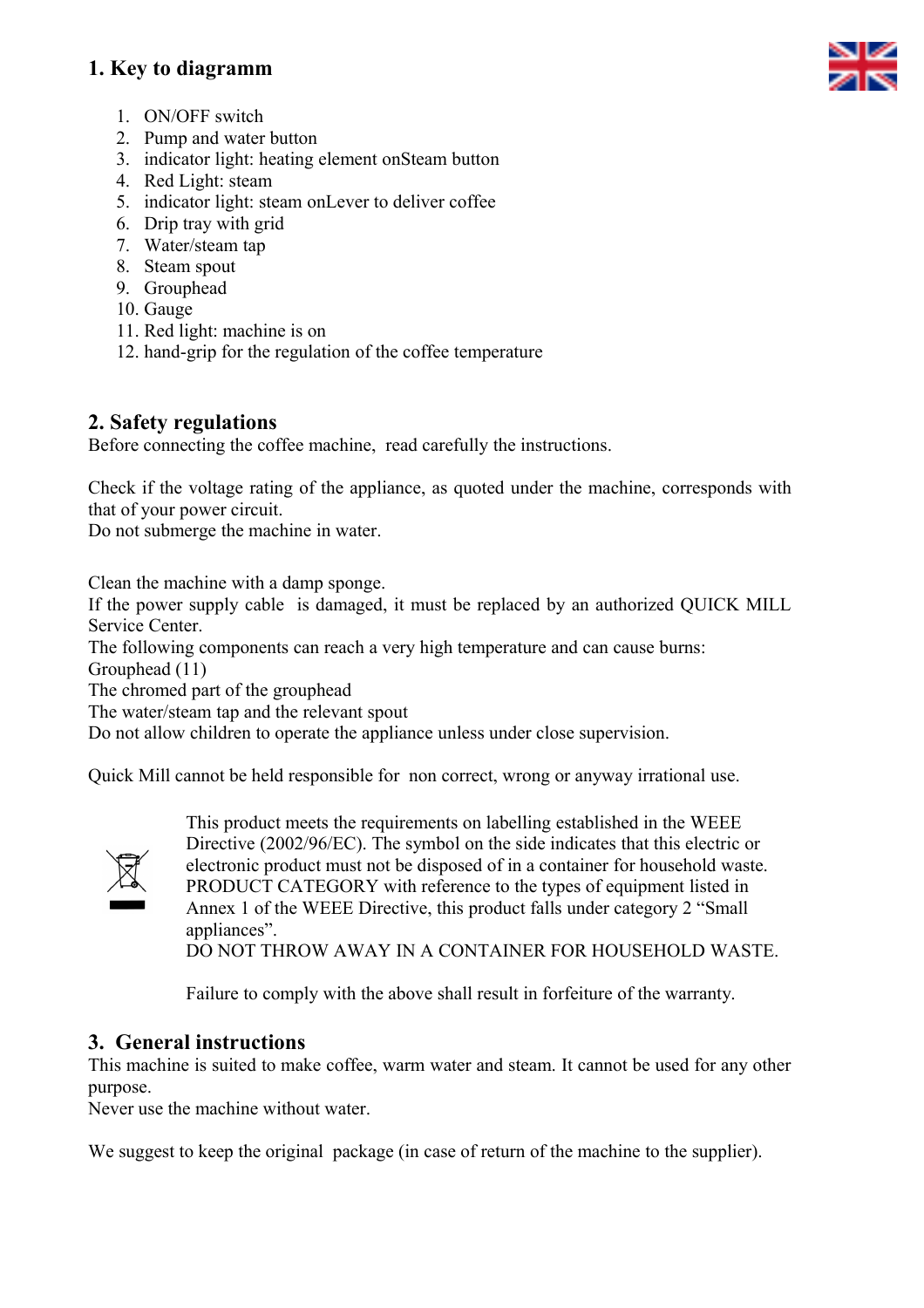#### **4. Before operating the coffee machine**

Remove the cups heater (6). Take away the intake and escape water tubes and remove the water tank. Clean the water tank and fill it with fresh water. Put the water tank in its original position.

IMPORTANT: Pay attention that the silicone tubes are completely submerged in the water and are not bended.

Turn the water/steam tap (9) counter clockwise and put a container under the water spout (10). Push button (2).

#### **Operating instructions**

Press the main power switch (1). Open the water tap (9) to exhaust the air of the boiler. As soon as some water drops go out, switch off the button (2) and close the tap (9) turning it clockwise. When the boiler has reached the right temperature the red light (3) goes off and the machine is ready to operate.

#### **5 . Preparing coffee**

Use the filter holder with filter for one cup only for the delivery of one cup of coffee and the filter holder with filter for two cups only for the delivery of 2 cups of coffee.

Fill the filter and press lightly the coffee with the presser. Place the filter holder in its seat on the group  $(11)$ . The right quantity for one good coffee is 7 gr.

Too much coffee makes difficult to insert the filter holder in the group and a few coffee will cause a too rapid flow producing coffee with no cream.

To get a good coffee the right degree of grinding is very important.

Place the cup/s under the filter holder.

Place the lever (7) completely in up position to deliver coffee.

After the delivery of coffee, put the lever completely in down position. The valve of the grouphead will discharge the surplus of water into the drip tray (8). The light (3) goes on when the programmed temperature fails.

#### **6. Cleaning the machine**

A careful cleaning of the machine is very important for its reliability, its life and the operating safety.

Clean the filter weekly with a brush and fresh water moving it from the filter holder.

Even if coffee flows out regularly, clean the gasket of the group monthly using a curved utensil similar to a pipe-pick.

If water is very hard, each 2/6 months decalcify it using a decalcifying product for coffee machines or lemon (no vinegar).

#### **Technical Features**

Dimensions: L 20 x H 33 x D 38,5 cm. Net weight : 15 kg Power : 850 Watt Voltage: 230V 50Hz Or 110V 60 Hz Or 100V 50/60 Hx (Japan) Boiler Capacity: 0,75 lt.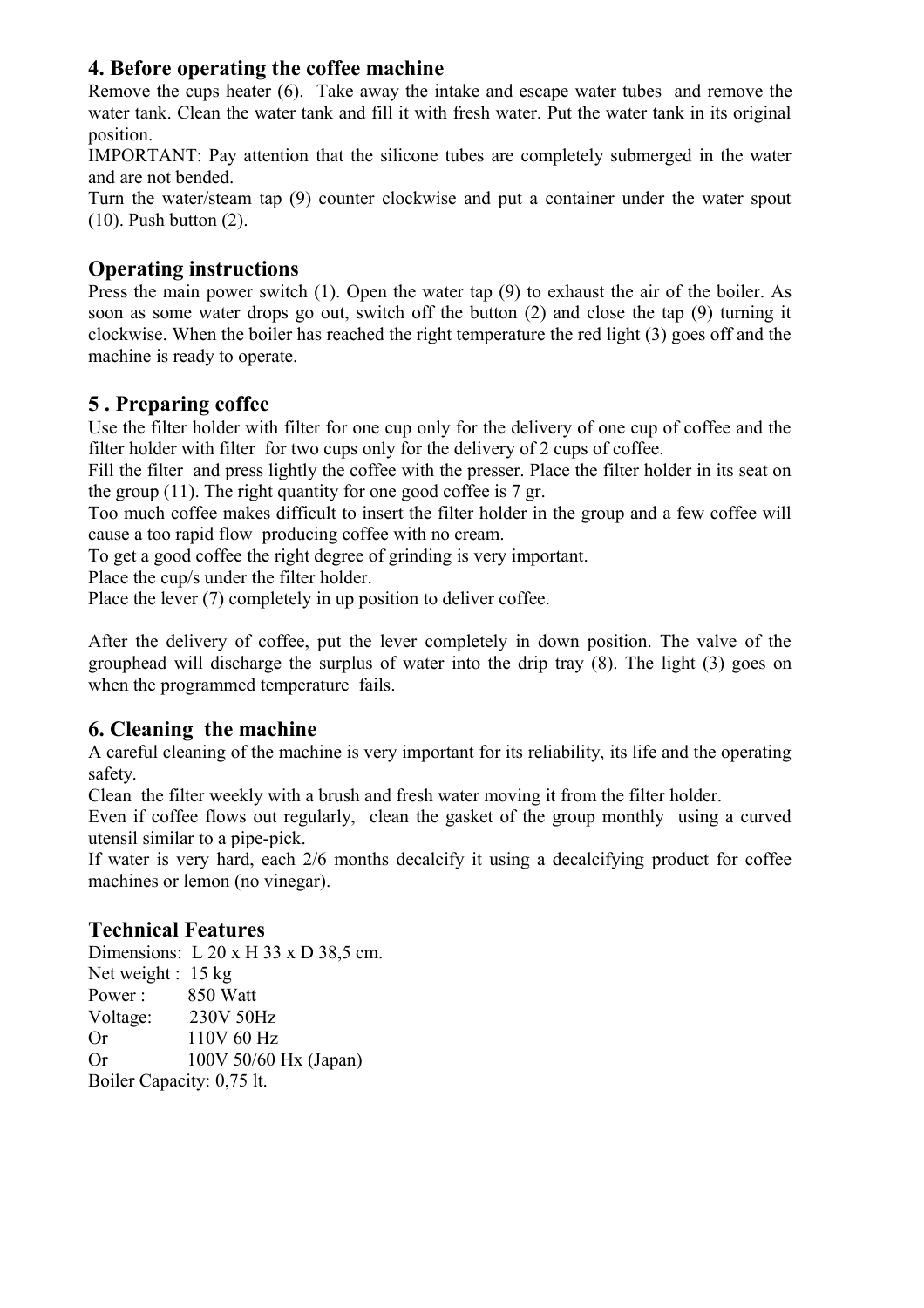#### **1. Beschreibung der Komponenten**

- 9. Hauptschalter "ON"/"OFF"
- 10. Tassenwärmer
- 11. Hebel Kaffeeausgabe
- 12. Abtropfschale mit Gitter
- 13. Kaffeegruppe
- 14. Manometer
- 15. Kontrolleuchte der Maschine ON
- 16. Wassertank

#### **2. Sicherheitsnormen**

Vor Inbetriebnahme der Kaffeemaschine Gebrauchsanweisungen aufmerksam lesen.

Sicherstellen, dass die Betriebsspannung des Gerätes jener der unter der Maschine angebrachten Plakette entspricht.

Das Gerät darf nicht in Wasser getaucht werden.

Zum reinigen einen feuchten Lappen verwenden.

Bei beschädigtem Zufuhrkabel, den selben von einem autorisierten Kundendienstzentrum ersetzen lassen.

Folgende Komponenten der Maschine können hohe Temperaturen erreichen und Verbrennungsgefahr darstellen:

- Kaffeegruppe (5)
- Verchromter Teil des Siebträgers
- Oberfläche des Tassenwärmers

Maschine außerhalb der Reichweite von Kindern und Haustieren aufstellen.

Quick Mill Srl übernimmt keinerlei Haftung für eventuelle Schäden an Personen oder Gegenständen in Folge von widriger, nicht korrekter oder unvernünftiger Anwendung.



Dieses Produkt entspricht den, auf der Plakette angegebenen und von der Richtlinie RAEE (2002/96/EG) festgelegten Anforderungen. Das angebrachte Symbol weist darauf hin, dass dieses elektrische oder elektronische Produkt nicht im Behälter für Hausmüll entsorgt werden darf.

PRODUKTKATEGORIE bezogen auf die in Anhang 1 der RAEE Richtlinie aufgelisteten Gerätearten, entspricht dieses Produkt der Kategoerie 2 "kleine Haushaltsgeräte".

NICHT IN EINEM BEHÄLTER FÜR HAUSMÜLL ENTSORGEN.

Die Nichtbeachtung obig angegebener Punkte hat den Verfall der Garantie zur Folge.

## **3. Allgemeine Warnhinweise**

Diese Maschine dient zur Kaffevorbereitung. Sie darf nicht für andere Zwecke verwendet werden. Gerät niemals ohne Wasser betreiben. Es wird empfohlen, die Originalverpackung aufzubewahren (im Falle eventueller Rückgabe).

## **4. Vor Inbetriebnahme**

- Deckel des Tassenwärmers abnehmen (2). Zufuhr und Abflussrohre entfernen und Wassertank herausnehmen. Wassertank reinigen und mit frischem Wasser füllen. Wassertank wieder in seiner Position anbringen.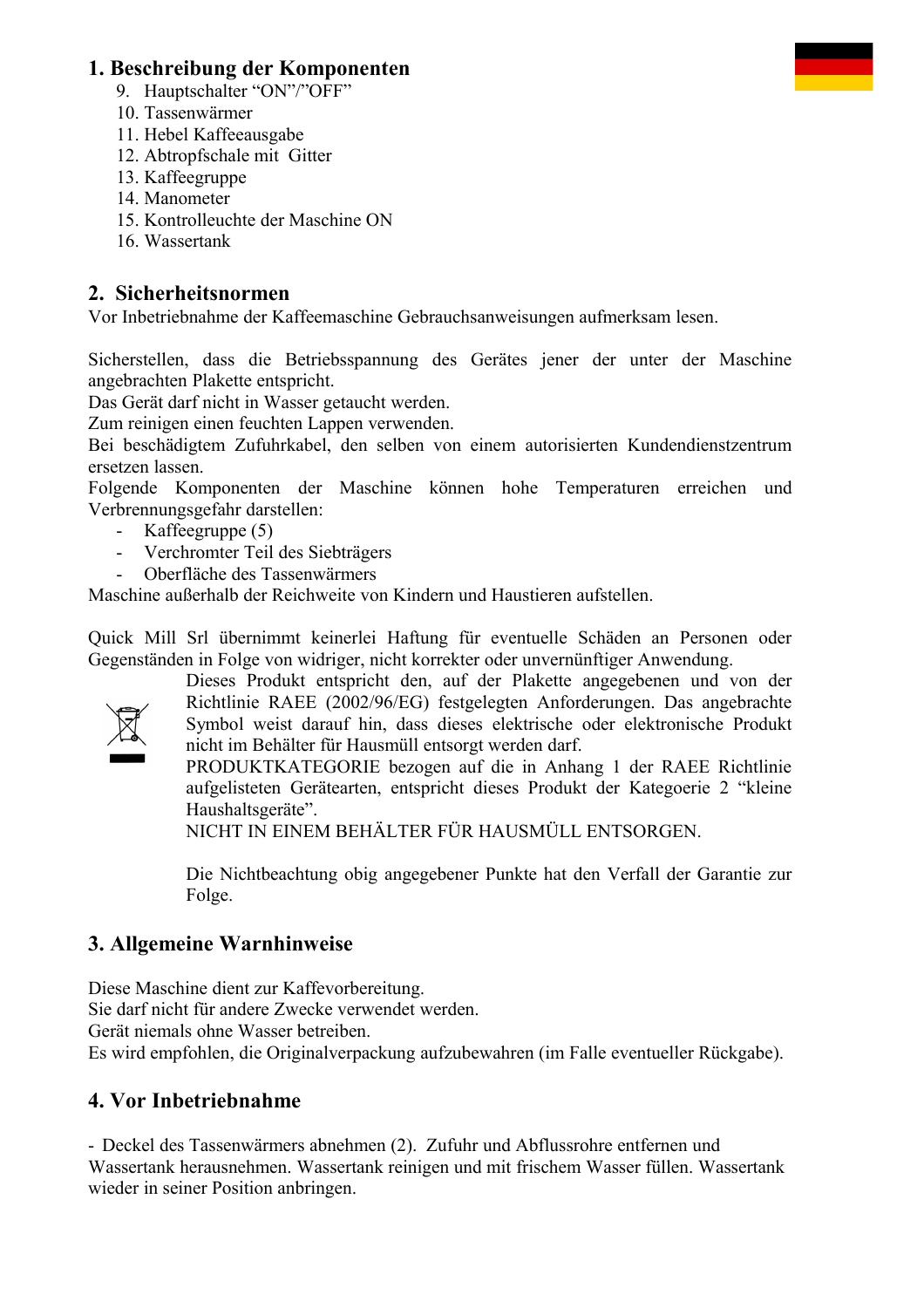- Wichtig: sicherstellen, dass die Silikonschläuche komplett unter Wasser und nicht verbogen sind.

- Den Hebel der Gruppe (3) in Ausgabe Position und den Hauptschalter auf Position ON stellen, warten bis das Wasser aus der Gruppe tritt und ca. ½ Liter ablaufen lassen.

#### **5. Kaffevorbereitung**

- Den Siebträger mit Kaffee füllen und diesen leicht mit dem Kaffestopfen anpressen; Siebträger an der Gruppe (11) befestigen. Die ideale Menge für einen guten Kaffee beträgt 7 Grs.
- Zu viel Kaffee erschwert die Befestigung des Siebträgers an die Gruppe und wenig Kaffee hat die schnelle Ausgabe ohne Creme zur Folge
- Das Mahlgrad ist zum Erhalt eines hervorragenden Kaffees sehr wichtig.
- Die Tasse/en unter die Ausgabeöffnung des Siebträgers stellen.
- Den Hebel (3) für die Kaffeeausgabe auf komplett erhöhte Position stellen (3).
- Nach erfolgter Kaffeeausgabe, den Habel (3) komplett nach unten ziehen. Das Ventil der Gruppe wird das überschüssige Wasser in den Abtropfschale (8) abfließen lassen.

## **6. Reinigung der Maschine**

Eine aufmerksame und sorgfältige Reinigung der Maschine ist für die Zuverlässigkeit, die Lebensdauer und die Funktionssicherheit des Gerätes sehr wichtig.

- Filter aus dem Siebträger entnehmen und mit sauberem Wasser reinigen. Dieser Vorgang gelingt unter Anwendung einer Bürste besser.
- Wenigsten einmal wöchentlich, auch bei normaler Kaffeeausgabe, muss die Dichtung der Gruppe mit der dazu vorgesehenen Bürste gereinigt werden.
- Wassertank 8 reinigen und indem darauf achten, dass der Gummischlauch mit dem Filter wieder am Tankboden positioniert wird.
- Zusammen mit der Maschine wird ein Blindsieb zum reinigen der Gruppe geliefert. Dieser Vorgang muss mindestens einmal wöchentlich vorgenommen werden, um die Kaffeeanhaftungen aus dem Kreislauf zu entfernen.
	- 1 Siebträger von der Gruppe abhängen.
	- 2 Filter aus dem Siebträger entfernen und Blindsieb anbringen.
	- 3 Siebträger an die Gruppe befestigen.
	- 4 Kaffeeausgabe für za. 15 Sek. starten und dann stoppen. Vorgang 10-15 Male wiederholen.

#### **Technische Eigenschaften**

Abmessungen: L 20 x H 33 x T 38,5 cm. Nettogewicht: 15 Kg Leistung: 850 Watt Spannung: 230 V 50 Hz oder 110V 60 Hz oder 100V 50/60 Hz (Japan) Fassungsvermögen des Kessels: 0,75 Lt.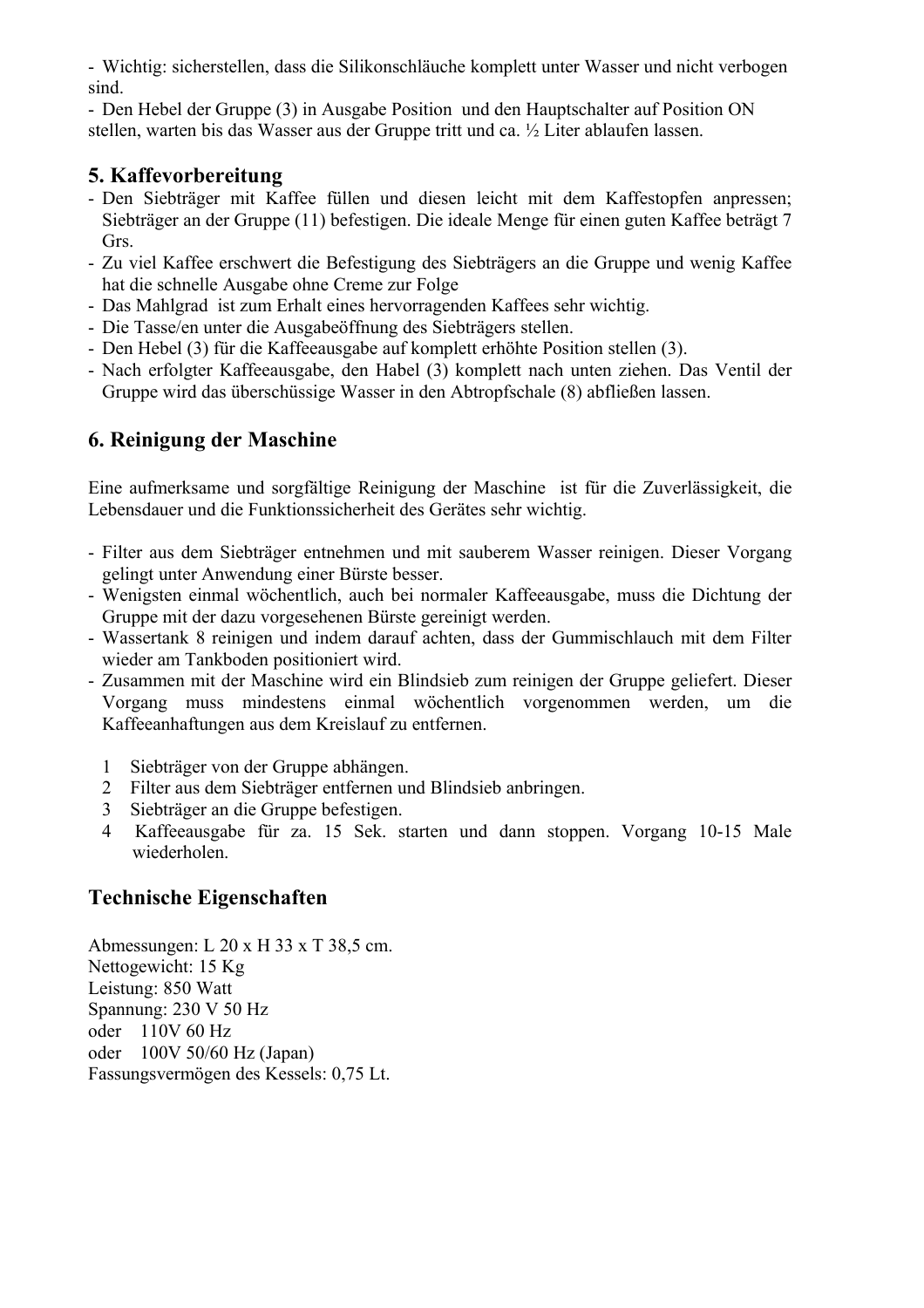# **CHART PID PARAMETERS**



**SETPOINT**<br>TEMP.



The boiler setpoint shouldn't be modified!

| <b>Setpoint</b> | DP <sub>1</sub> | DP <sub>2</sub> | DP <sub>3</sub> | DP4        | DP <sub>5</sub> | DP6        |
|-----------------|-----------------|-----------------|-----------------|------------|-----------------|------------|
| temperature °   |                 |                 |                 |            |                 |            |
| 143             | ON              | ON              | ON              | <b>ON</b>  | ON              | ON         |
| 142             | <b>OFF</b>      | ON              | ON              | ON         | ON              | ON         |
| 141             | ON              | <b>OFF</b>      | ON              | ON         | ON              | ON         |
| 140             | <b>OFF</b>      | <b>OFF</b>      | ON              | ON         | ON              | ON         |
| 139             | ON              | ON              | <b>OFF</b>      | ON         | ON              | ON         |
| 138             | <b>OFF</b>      | ON              | <b>OFF</b>      | ON         | ON              | ON         |
| 137             | ON              | <b>OFF</b>      | <b>OFF</b>      | ON         | ON              | ON         |
| 136             | <b>OFF</b>      | <b>OFF</b>      | <b>OFF</b>      | ON         | ON              | ON         |
| 135             | ON              | ON              | ON              | <b>OFF</b> | ON              | ON         |
| 134             | <b>OFF</b>      | ON              | ON              | <b>OFF</b> | ON              | ON         |
| 133             | ON              | <b>OFF</b>      | ON              | <b>OFF</b> | ON              | ON         |
| 132             | <b>OFF</b>      | <b>OFF</b>      | ON              | <b>OFF</b> | ON              | ON         |
| 131             | ON              | ON              | <b>OFF</b>      | <b>OFF</b> | ON              | ON         |
| 130             | <b>OFF</b>      | ON              | <b>OFF</b>      | <b>OFF</b> | ON              | ON         |
| 129             | ON              | <b>OFF</b>      | <b>OFF</b>      | <b>OFF</b> | ON              | ON         |
| 128             | <b>OFF</b>      | <b>OFF</b>      | <b>OFF</b>      | <b>OFF</b> | ON              | ON         |
| 127             | ON              | ON              | ON              | ON         | <b>OFF</b>      | ON         |
| 126             | <b>OFF</b>      | ON              | ON              | ON         | <b>OFF</b>      | ON         |
| 125             | ON              | <b>OFF</b>      | ON              | ON         | <b>OFF</b>      | ON         |
| 124             | <b>OFF</b>      | <b>OFF</b>      | ON              | ON         | <b>OFF</b>      | ON         |
| 123             | ON              | ON              | <b>OFF</b>      | ON         | <b>OFF</b>      | ON         |
| 122             | <b>OFF</b>      | ON              | <b>OFF</b>      | ON         | <b>OFF</b>      | ON         |
| 121             | ON              | <b>OFF</b>      | <b>OFF</b>      | ON         | <b>OFF</b>      | ON         |
| 120             | <b>OFF</b>      | <b>OFF</b>      | <b>OFF</b>      | ON         | <b>OFF</b>      | ON         |
| 119             | ON              | ON              | ON              | <b>OFF</b> | <b>OFF</b>      | ON         |
| 118             | <b>OFF</b>      | ON              | ON              | <b>OFF</b> | <b>OFF</b>      | ON         |
| 117             | ON              | <b>OFF</b>      | ON              | <b>OFF</b> | <b>OFF</b>      | ON         |
| 116             | <b>OFF</b>      | <b>OFF</b>      | ON              | <b>OFF</b> | <b>OFF</b>      | ON         |
| 115             | ON              | ON              | <b>OFF</b>      | <b>OFF</b> | <b>OFF</b>      | ON         |
| 114             | <b>OFF</b>      | ON              | <b>OFF</b>      | <b>OFF</b> | <b>OFF</b>      | ON         |
| 113             | ON              | <b>OFF</b>      | <b>OFF</b>      | <b>OFF</b> | <b>OFF</b>      | ON         |
| 112             | <b>OFF</b>      | <b>OFF</b>      | <b>OFF</b>      | <b>OFF</b> | <b>OFF</b>      | ON         |
| 111             | ON              | ON              | ON              | ON         | ON              | <b>OFF</b> |
| 110             | <b>OFF</b>      | ON              | ON              | ON         | ON              | <b>OFF</b> |
| 109             | ON              | <b>OFF</b>      | ON              | ON         | ON              | <b>OFF</b> |
| 108             | OFF             | 아버              | <b>ON</b>       | ΟN         | ΟN              | OFF        |
| 107             | <b>ON</b>       | ON              | <b>OFF</b>      | ON         | ON              | <b>OFF</b> |
| 106             | <b>OFF</b>      | ON              | <b>OFF</b>      | ON         | ON              | <b>OFF</b> |
| 105             | ON              | <b>OFF</b>      | <b>OFF</b>      | ON         | ON              | <b>OFF</b> |
| 104             | <b>OFF</b>      | OFF             | <b>OFF</b>      | ON         | ON              | <b>OFF</b> |
| 103             | ON              | ON              | ON              | <b>OFF</b> | ON              | <b>OFF</b> |
| 102             | <b>OFF</b>      | ON              | ON              | <b>OFF</b> | ON              | <b>OFF</b> |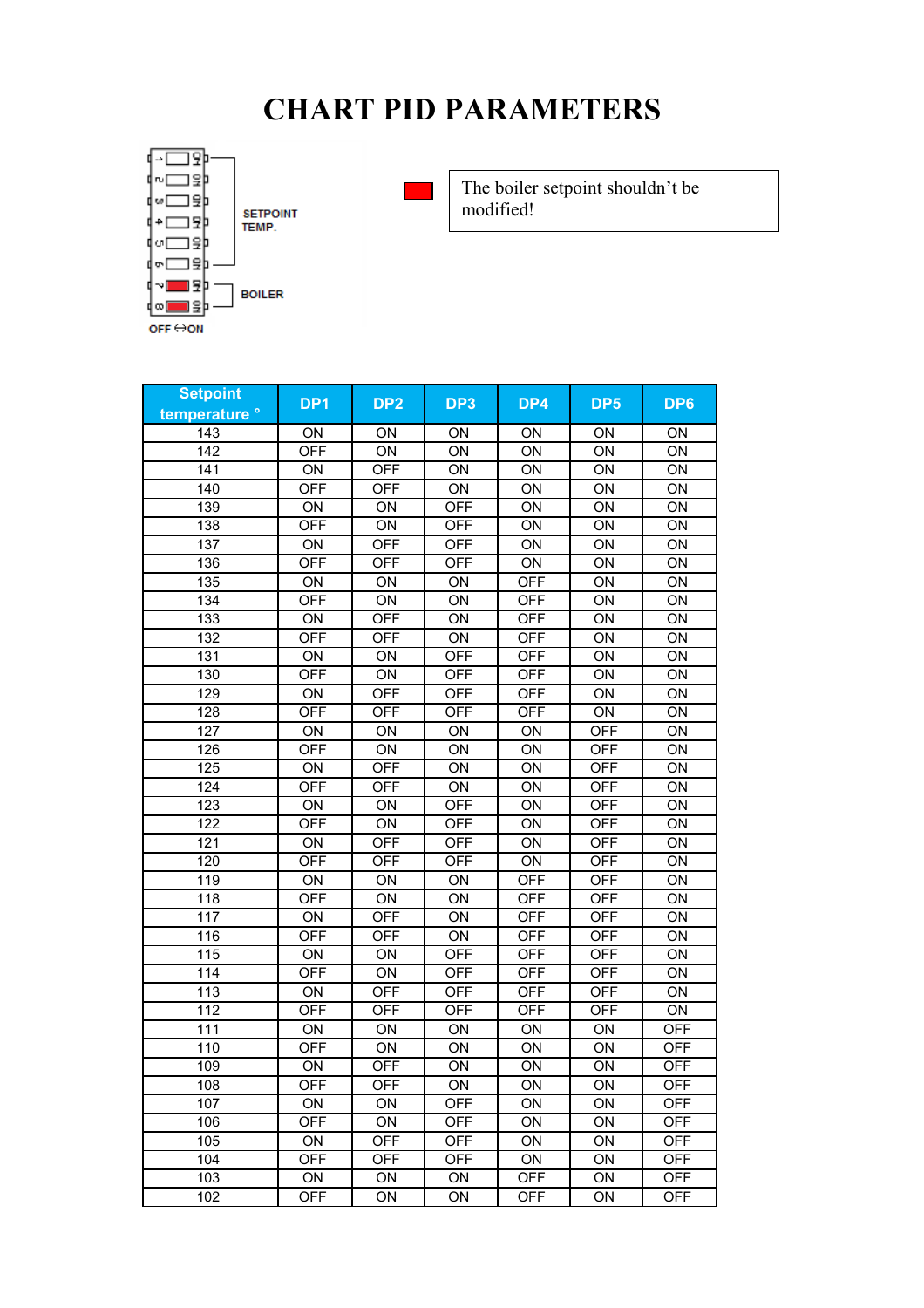| 101 | ON         | <b>OFF</b> | ON         | <b>OFF</b> | ON         | <b>OFF</b> |
|-----|------------|------------|------------|------------|------------|------------|
| 100 | <b>OFF</b> | <b>OFF</b> | ON         | <b>OFF</b> | ON         | <b>OFF</b> |
| 99  | 0N         | ΟN         | <b>OFF</b> | <b>OFF</b> | ON         | <b>OFF</b> |
| 98  | <b>OFF</b> | ON         | <b>OFF</b> | <b>OFF</b> | ON         | <b>OFF</b> |
| 97  | ON         | <b>OFF</b> | OFF        | OFF        | ON         | <b>OFF</b> |
| 96  | OFF        | OFF        | OFF        | OFF        | ON         | <b>OFF</b> |
| 95  | ON         | ON         | ON         | ON         | <b>OFF</b> | <b>OFF</b> |
| 94  | <b>OFF</b> | ON         | ON         | ON         | <b>OFF</b> | <b>OFF</b> |
| 93  | ON         | <b>OFF</b> | ON         | ON         | OFF        | <b>OFF</b> |
| 92  | <b>OFF</b> | <b>OFF</b> | ON         | ON         | <b>OFF</b> | <b>OFF</b> |
| 91  | ON         | ON         | <b>OFF</b> | ON         | <b>OFF</b> | <b>OFF</b> |
| 90  | <b>OFF</b> | ON         | OFF        | ON         | OFF        | <b>OFF</b> |
| 89  | ON         | <b>OFF</b> | <b>OFF</b> | ON         | <b>OFF</b> | <b>OFF</b> |
| 88  | <b>OFF</b> | <b>OFF</b> | <b>OFF</b> | ON         | <b>OFF</b> | <b>OFF</b> |
| 87  | ON         | ON         | ON         | OFF        | OFF        | <b>OFF</b> |
| 86  | <b>OFF</b> | ON         | ON         | OFF        | <b>OFF</b> | <b>OFF</b> |
| 85  | ON         | <b>OFF</b> | ON         | <b>OFF</b> | <b>OFF</b> | <b>OFF</b> |
| 84  | <b>OFF</b> | <b>OFF</b> | ON         | <b>OFF</b> | <b>OFF</b> | <b>OFF</b> |
| 83  | ON         | ON         | OFF        | OFF        | OFF        | <b>OFF</b> |
| 82  | OFF        | ON         | OFF        | OFF        | <b>OFF</b> | <b>OFF</b> |
| 81  | ON         | <b>OFF</b> | <b>OFF</b> | <b>OFF</b> | <b>OFF</b> | <b>OFF</b> |
| 80  | <b>OFF</b> | <b>OFF</b> | <b>OFF</b> | OFF        | <b>OFF</b> | <b>OFF</b> |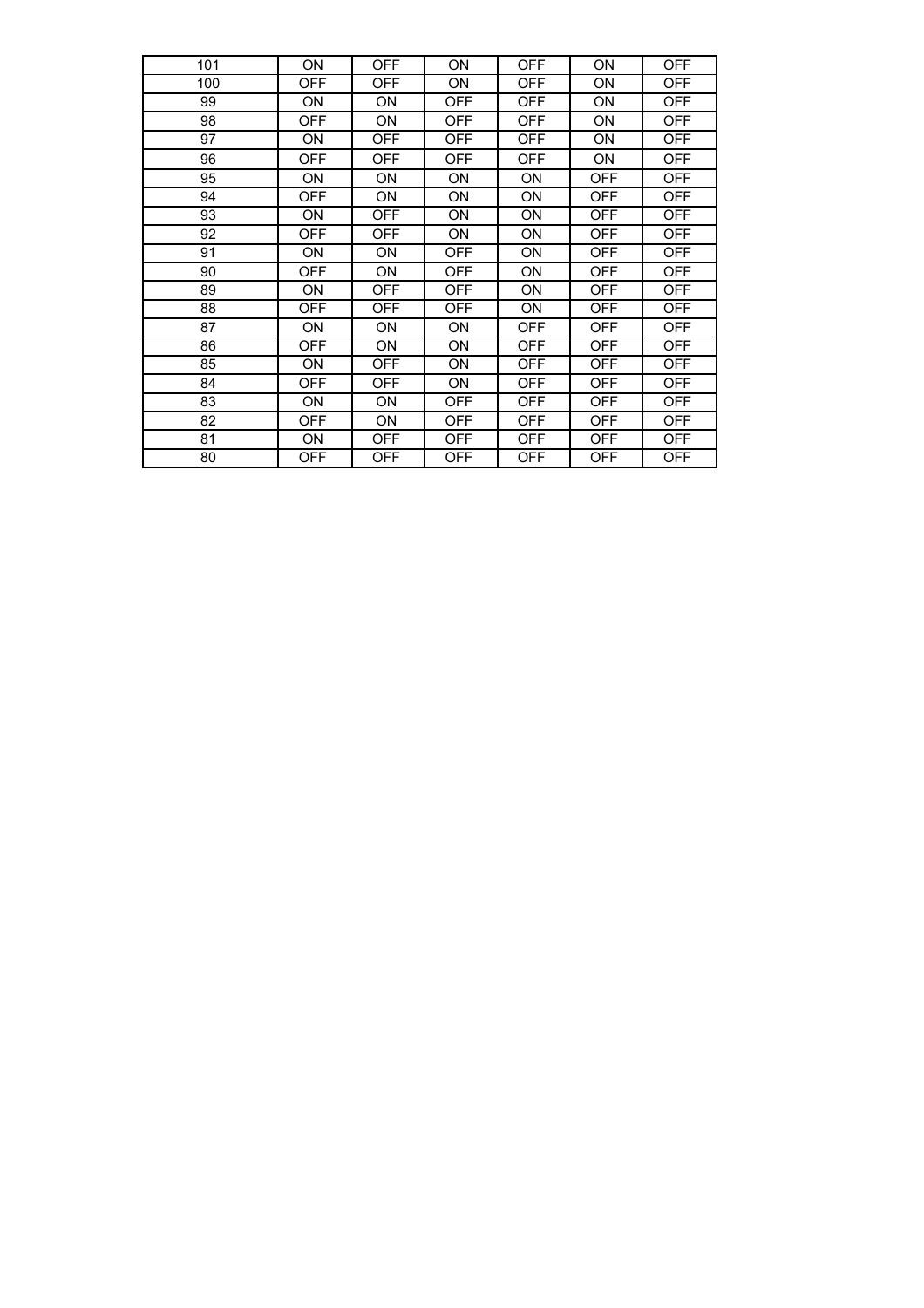#### CONDIZIONI DI GARANZIA

1 - Il prodotto è garantito per un periodo di 12 mesi dalla data di acquisto comprovata dallo scontrino fiscale rilasciato dal rivenditore autorizzato QUICK MILL srl. Il Certificato di Garanzia dovrà essere conservato unitamente allo scontrino fiscale o un documento valido agli effetti fiscali ed è valido a condizione che vengano riportati gli estremi identificativi del prodotto, il nominativo del venditore e la data della cessione.

2 - La Garanzia comprende la sostituzione e la riparazione gratuita dei componenti difettosi all'origine per vizi di fabbricazione.

3 - In caso di guasto irreparabile o di ripetuto guasto della stessa origine, si provvederà ad insindacabile giudizio della ditta QUICK MILL srl alla sostituzione del prodotto. Resta inteso che la Garanzia sul nuovo prodotto terminerà alla scadenza del contratto originario.

4 - La Garanzia non sarà valida per i componenti che dovessero risultare difettosi a causa di negligenza o trascuratezza nell'uso (mancata osservanza delle istruzioni per il funzionamento del prodotto), di errata installazione o manutenzione, di manutenzioni operate da persone non autorizzate, di danni di trasporto, di utilizzo diverso per il quale è stato progettato il prodotto, ovvero di circostanze che, comunque, non possano addebitarsi a difetti di fabbricazione. Sono esclusi dalla Garanzia gli interventi inerenti l'installazione e l'allacciamento agli impianti di alimentazione, nonché le manutenzioni citate del "libretto di istruzioni".

5 - La Garanzia è esclusa in caso di uso improprio del prodotto ed in particolare di uso non domestico.

6 - La QUICK MILL srl declina ogni responsabilità per eventuali danni che possono, direttamente o indirettamente, derivare a persone, cose ed animali in conseguenza della mancata osservanza di tutte le precisazioni indicate nell'apposito "Libretto d'Istruzioni" e concernenti, specialmente, le avvertenze in tema di installazione, uso e manutenzione del prodotto.

7 - Per gli interventi a domicilio, l'utente è obbligato a corrispondere il "contributo per spese di trasferimento a domicilio" in vigore alla data dell'intervento. I rischi e le spese di trasporto del prodotto relative agli interventi presso i Centri di Assistenza Tecnica indicati dalla QUICK MILL srl sono sempre a completo carico dell'utente.

8 - La presente Garanzia è valida esclusivamente in Italia. Per gli altri paesi i termini e le condizioni possono variare in base alla legislazione locale e comunque l'onere della Garanzia è assunto dall'organizzazione importatrice o distributrice della specifica nazione. Si invita il Cliente a verificare i termini, le condizioni della Garanzia e servizio di assistenza post vendita garantiti.

#### WARRANTY CONDITIONS

1- The apparatus is warranted for a period of 12 months after date of purchase that must be supported from a fiscal document issued by the authorized retailer. The "Warranty Certificate" must state identifying characteristics of the product and retained with the fiscal document.

2- The warranty applies only to faults caused by defective components due to faulty manufacturer workmanship. These components will be repared and remplaced free of charge.

3- For irreparable faults or continually same faults, unobjectionably recognized by **QUICK MILL** srl, the apparatus itself will be replaced. The warranty on the new apparatus will be valid till the primary contract is expired.

4- The warranty does not cover failures caused by neglect, misuse (use contrary to operating instructions), incorrect installarion or maintenance, repair by an unauthorized "customer technical Service", accidental damage transport or otherwise. The warranty does not cover any service required for installation connection to the power supply system and any maintenance stated in the

"Instructions Booklet".

5- The warranty does not apply to any improper use of the apparatus, especially in not domestic use.

6- QUICK MILL srl shall be under no liability for any damage directly or indirectly caused to people, things and animals due to non-observance instructions given in the "Instructions Booklet", above all any warning concerning installation, use and maintenance of the apparatus.

7- "Contribution for travelling expenses to purchaser's door", according to the fare in force at the time of service are to pay when apparatus require service at purchaser's. Risk and transport charges in case of direct dispatch to "authorized customer technical Service" are at user's charge.

8- This warranty is given under the Italian law and is valid only in Italy. In the other countries terms and conditions can be different according to the local law anyway our international agreement include the transfer of the responsibility for warranty by the importers or dealers in the specific country. We suggest the customer to verify that the varranty issue from the retailer are according to the

local law.

#### GARANTIEBEDINGUNGEN